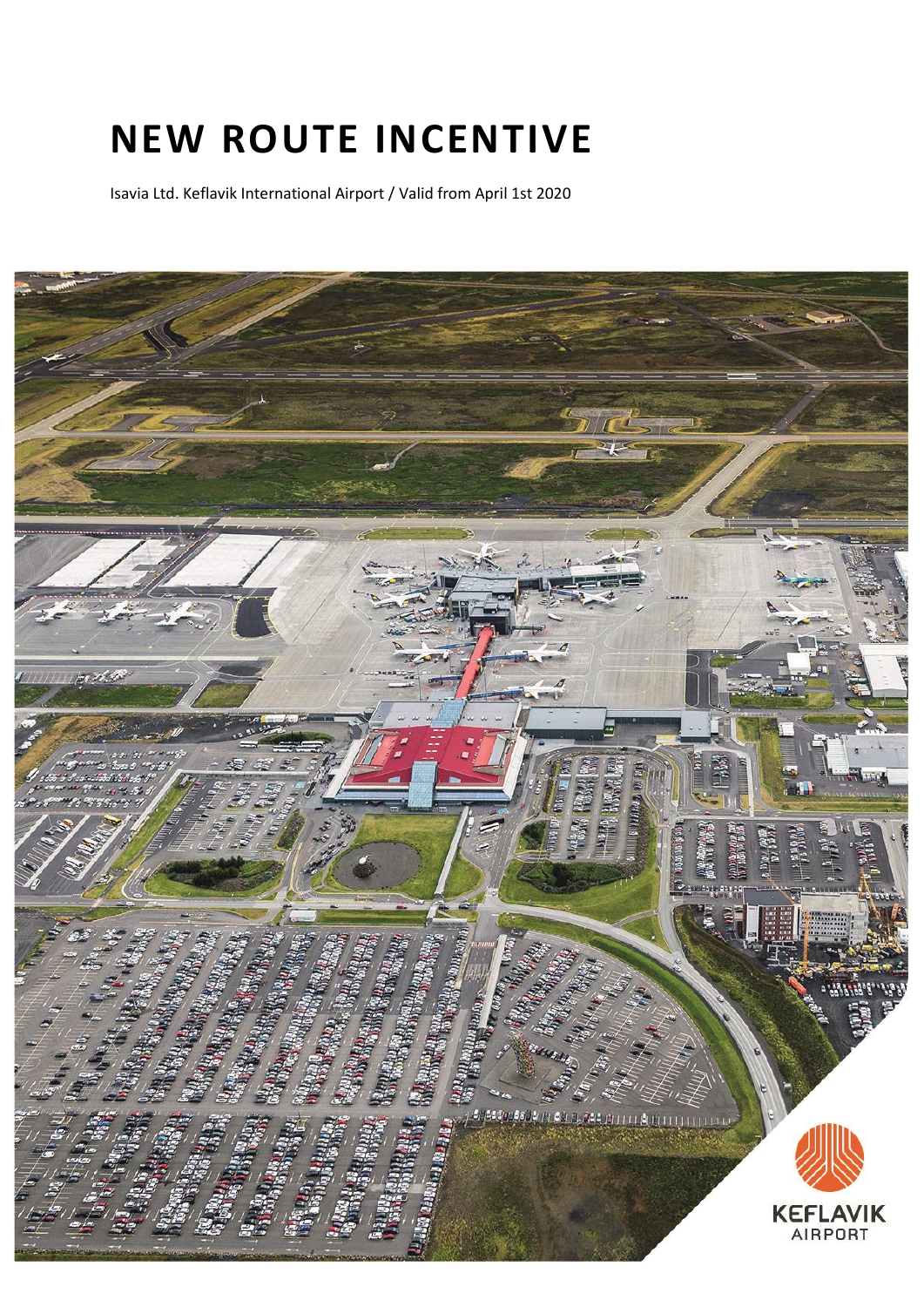

## **Introduction**

Isavia believes that there is potential to add more points onto the route network at Keflavik International Airport and is willing to share the financial risk of establishing new routes with airlines who contribute to passenger growth. Discounts are offered on Landing and Departure charges (as defined in sections 3.1 and 3.2 of the Airport Charges document) for new routes which meet the following criteria.

The proposed route is one that will increase the network coverage and passenger traffic volumes and is one that has a commercial benefit to Keflavik International Airport.

The New Route Incentive applies to scheduled traffic only.

Current Airport Charges for Keflavik International Airport are available on the airport's website: <http://b2b.kefairport.is/English/Airlines/Airport-Facts/Charges/>

## **Level of Route Support on new routes to new destinations**

The following discounts will apply on all qualifying new destinations:

## **Table 1: Discount on Landing & Departure Charges – Short Haul Destinations**

| Year           | <b>IATA Winter Season (Nov-Mar)</b> | <b>IATA Summer Season (Apr-Oct)</b> |
|----------------|-------------------------------------|-------------------------------------|
| 1              | 100%                                | 75%                                 |
| $\overline{2}$ | 75%                                 | 50%                                 |
| 3              | 50%                                 | 25%                                 |

### **Table 2: Discount on Landing & Departure Charges – Long Haul Destinations**

| Year           | <b>IATA Winter Season (Nov-Mar)</b> | <b>IATA Summer Season (Apr-Oct)</b> |
|----------------|-------------------------------------|-------------------------------------|
| 1              | 100%                                | 80%                                 |
| $\overline{2}$ | 80%                                 | 60%                                 |
| 3              | 60%                                 | 40%                                 |
| 4              | 40%                                 | 20%                                 |
| 5              | 20%                                 | 10%                                 |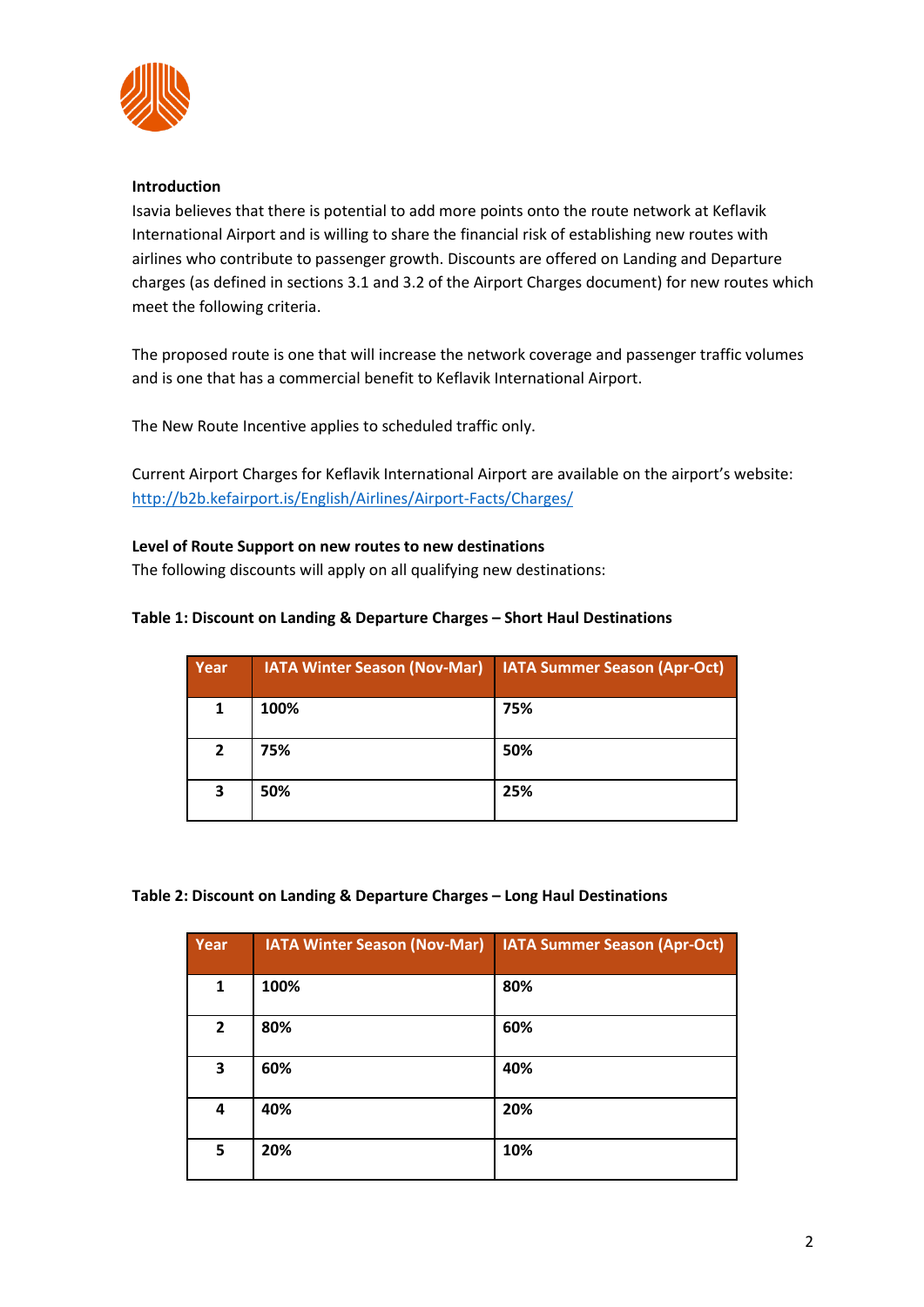

Short Haul Destinations are all destinations inside geographic Europe with the addition of Greenland.

Long Haul Destinations are all destinations outside geographic Europe with the exception of Greenland.

After the 3 or 5-year discount period expires, the full Landing and Departure Charges current at the time will apply, as published by Isavia.

# **Route Criteria**

An airline commencing an eligible new scheduled route will qualify for this incentive if it meets the following criteria:

- It must operate:
	- o A minimum 2x weekly departures from May to September or an equivalent number of departures in the IATA Summer Season
		- 40 departures
	- o A minimum 1x weekly departure from November to March or an equivalent number of departures in the IATA Winter Season
		- 20 departures
- The route must be a non-stop service. Services operating with a commercial transit stop, on the same through aircraft, at an airport already served from Keflavik International Airport, may in certain circumstances be eligible for the New Route Incentive.
- Routes operating with a commercial transit stop on a through aircraft and accepted as new routes by Isavia, are entitled to discounts in proportion to the percentage of point to point passengers to/from the origin airport (not to/from any intermediate points which the aircraft may stop) of the flight and Keflavik International Airport.
- Isavia reserves the right to evaluate each market based on selected commercial criteria in order to determine whether a new destination is eligible to receive discounts.
- **■** In cases where an operator re-enters a route previously abandoned by the same operator within the previous 12 months in order to gain commercial advantage, the route will not be considered a new route for the purpose of this New Route Incentive.
- **■** If two operators make an application within the same time frame in relation to the same route, approval will be given to the operator with the earliest starting date, where the route proposals are similar in terms of capacity and frequency proposed and Isavia considers the financial strength of the operators to be similar. If the proposals differ in terms of capacity, approval will be given to the operator which provides the most benefit to Keflavik International Airport. Isavia can decide to give both operators the New Route Incentive discount if Isavia sees it as commercially beneficial.
- **■** If other airlines initiate service on a route to which an airline already receives the New Route Incentive, such other airlines are also entitled to a discount during the term of  $$ and on the same terms and conditions as – the initial discount agreement.
- In cases where a route qualifies for the New Route Incentive or the Sustainable Traffic Incentive it can also receive the Off-Peak Incentive.